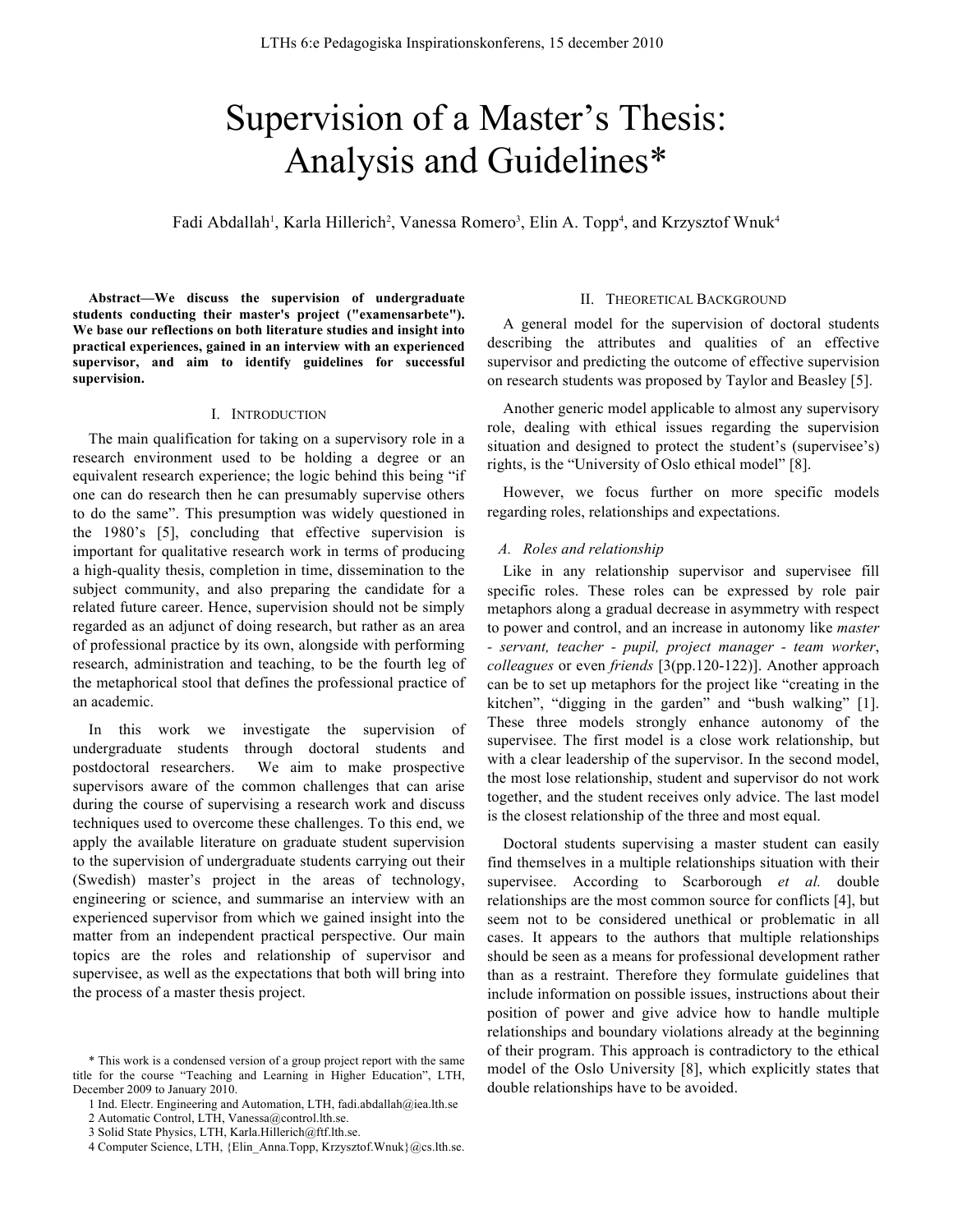## *B. Expectations*

Both expectations on the student and on the supervisor differ from the situation in ordinary courses. Thus, clearly stated expectations from both the student and the supervisor are important for efficient and fruitful supervision [6].

A good start for achieving an agreement about the expectations both bring into the supervision situation is to book a meeting and discuss them [7]. During this meeting, the supervisor may get a chance to identify the student's initial attitude towards the work as the student can be *excited, confused, overwhelmed or overconfident.* The supervisor would then have the chance to react appropriately to the student. The following issues should be discussed, and preferably be agreed upon [6]:

- Clarify research question, develop a conceptual framework, address gaps in the student's knowledge.
- Send a clear message that the master thesis project differs from the ordinary course in many ways
- State clearly that a master thesis project consists of two phases, (1) analyzing the given problem and (2) writing the thesis
- Discuss how the supervisor should coordinate and ensure that there is a good progress
- Ensuring that the relation between the supervisor and the student will be as formal as required to get the work done but not too formal.

Furthermore, Wisker et al. [7] outline also the following expectations on supervisors: (1) present the critique in a constructive way, (2) provide good knowledge of the research area; either personally, or by referring to an expert to access this knowledge, (3) make sure to ask open questions, (4) put the student in touch with information, and (5) encourage the students to enter the academic community by helping them attend appropriate conferences and introducing them to other researchers in their field. This last point reflects clearly that the focus of these guidelines is on the supervision of graduate projects and is in consequence not fully applicable to the undergraduate project supervisor. Finally, the student should not expect that the supervisor would do the work for him.

## *C. Possible practical issues*

It is important to point out that problems may arise at different stages of the supervision process, even though the guidelines as pointed out above might be applied as far as possible. Two issues related to communication can be:

- Communication problems due to low language proficiency
- No writing skills to handle the elaboration of the final report

Wisker [6] points out that communication problems can create an uneasy relationship, since ideas, developments and suggestions can be misinterpreted. It is important that the student is able to articulate his ideas at the level at which he works and thinks, hence, external expertise for language support should be encouraged where necessary.

Writing problems must be identified early to be able to overcome them, potentially also here by considering external support with writing skills. Hence, the supervisor must encourage the student to write preferably in the very first weeks of the project work. The sooner the student begins to write the more he will be able to reflect, alter, develop, add and hone what actually has been done.

### III. PRACTICAL INSIGHTS

We conducted a 45-minute interview with Gunnar Lindstedt at the department of Industrial Electrical Engineering and Automation of LTH. He can be considered an experienced supervisor, as ca 100 students completed their projects with him within the past 15 to 20 years.

According to our responder, the master's project offers the supervisor two important areas to influence the process. One is the "formality side", i.e., setting up a time plan, organizing communication with the student, controlling the communication style and guiding the student through the process as such. Regarding the roles of student and supervisor, there should always be a clear cut: The supervisor is the teacher and the student is the one to be taught. That said, it is still possible to keep up a rather informal communication style, i.e., our responder stated in accordance with the previously mentioned theoretical guidelines that the supervisor should be "as formal as necessary but not more".

The other perspective is that of the content. Here the supervisor should not provide answers but show ways out of seemingly difficult situations by sketching roughly the way towards the goal or milestone. To help a student over a project related crisis, i.e., a situation when experiments do not work out as expected or hoped, it is however crucial to gather as much insight as possible into what has been done, and what has happened, to be able to provide the student with a new goal or direction for the project, pointing out clearly to the student that such things happen and that even the new, potentially less ambitious goal is worth pursuing.

### IV. DISCUSSION

While the literature we refer to has a strong focus on the supervision of *graduate* students, it was possible for us to get insight into successful supervision of *undergraduate* students from the practical perspective through the interview. As far as the formal part of the supervision process is concerned, both theory and (successful) practice suggest similar aspects to keep in mind. Student and supervisor should discuss their expectations and the goals of the work, conceptual framework and time line need to be pointed out clearly in the beginning of the process, and regular (short) meetings are suggested to keep momentum in the project and help the student engage with the work.

However, there are of course differences to be taken into account, mostly manifesting themselves in the differing time